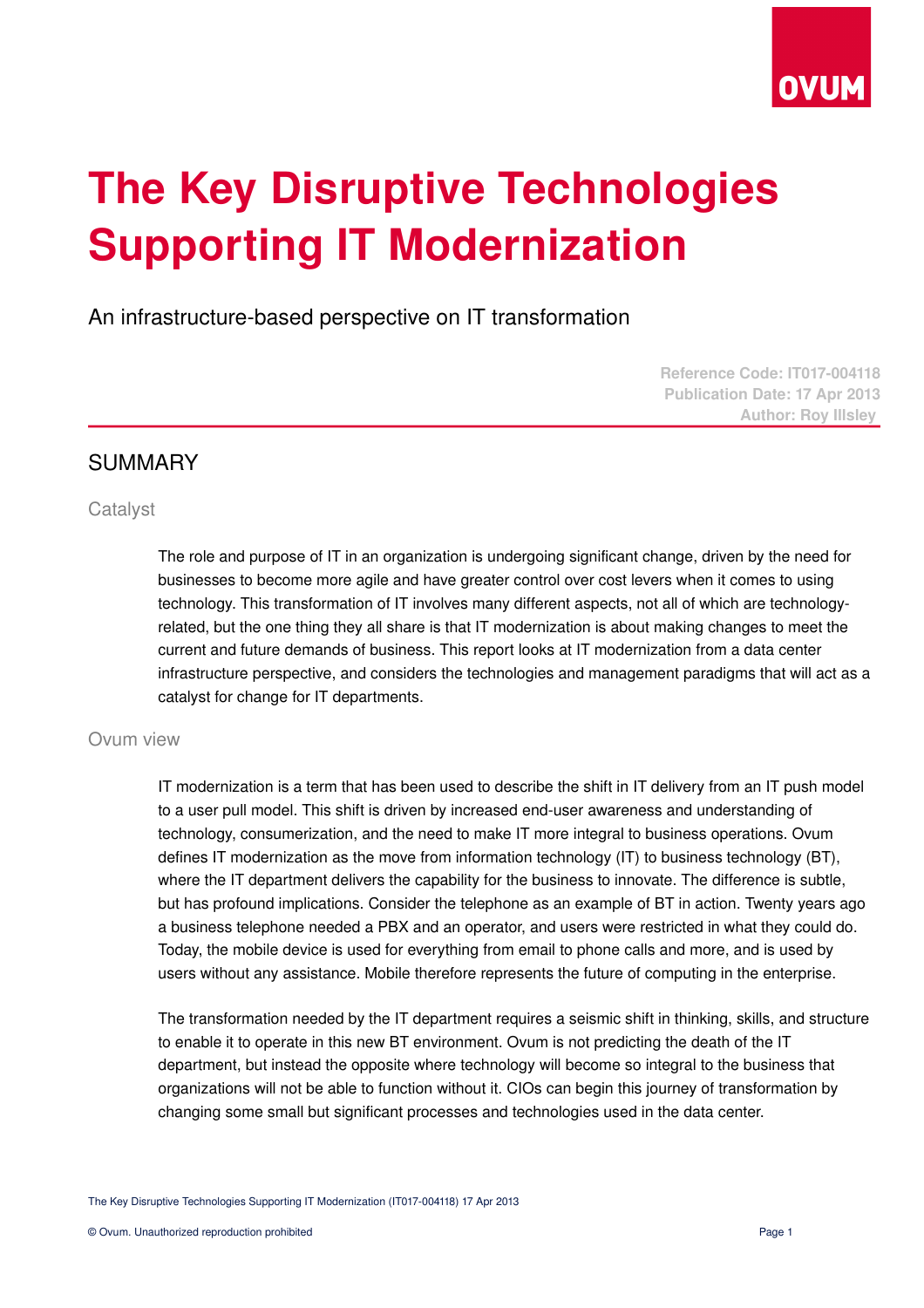

Key messages

- Converged infrastructure solutions provide the CIO with a catalyst for change.
- Software-defined networks will abstract the service delivery from the physical infrastructure layer.
- Data center infrastructure management provides the capability for IT departments to manage transition and improve internal processes.
- Lean IT will shape the IT departmental structure and introduce a new discourse for CIOs and CEOs.
- Workload orchestration and automation are moving from a traditional linear script-based technology toward a more dynamic behavioral analysis approach.
- laaS represents the most likely cloud technology to be adopted that will transform IT departments in the short term.

## CONVERGED INFRASTRUCTURE SOLUTIONS PROVIDE THE CIO WITH A CATALYST FOR CHANGE

Converged infrastructure solutions are designed to help organizations move to business technology

The converged infrastructure segment includes everything from a reference architecture approach to a "black-box" engineered solution. Ovum believes that end customers are often confused by the wide range of offerings in the converged infrastructure space. We have categorized the market in a simple model: build (customers or partners must source approved components and construct the entire solution), configure (the hardware is pre-built but the virtualization, management software, and integration capability must be added to the solution), or install (the solution can either be simply plugged in and it works or it just needs the application software or data to be loaded). These different approaches are clearly aimed at different markets, but the overriding customer requirement is to enable speed and flexibility of IT delivery to match business demand.

The transition to the BT model for service delivery is facing two major obstacles, which are delaying its adoption in many organizations. First, enterprises are still organized in a siloed, line-of-business (LOB) way, which has evolved by a focus on optimizing internal organizational efficiency. Second, there is the question of how to facilitate a change in the IT delivery that does not adversely impact the organizational structure or disrupt normal business activity. These issues are creating tensions between IT departments and functional business managers.

To combat the first challenge, the emergence of pre-integrated infrastructure solutions means there is now a platform for organizations to adopt new delivery mechanisms. By encapsulating all the different hardware components in a pre-integrated solution, including management, these solutions effectively offer organizations a private cloud in a box. Another development is that many of these converged infrastructure solutions are designed and optimized for specific use cases such as Big Data analytics. Using these platforms, IT is able to deliver new services across LOB boundaries, accelerating an

The Key Disruptive Technologies Supporting IT Modernization (IT017-004118) 17 Apr 2013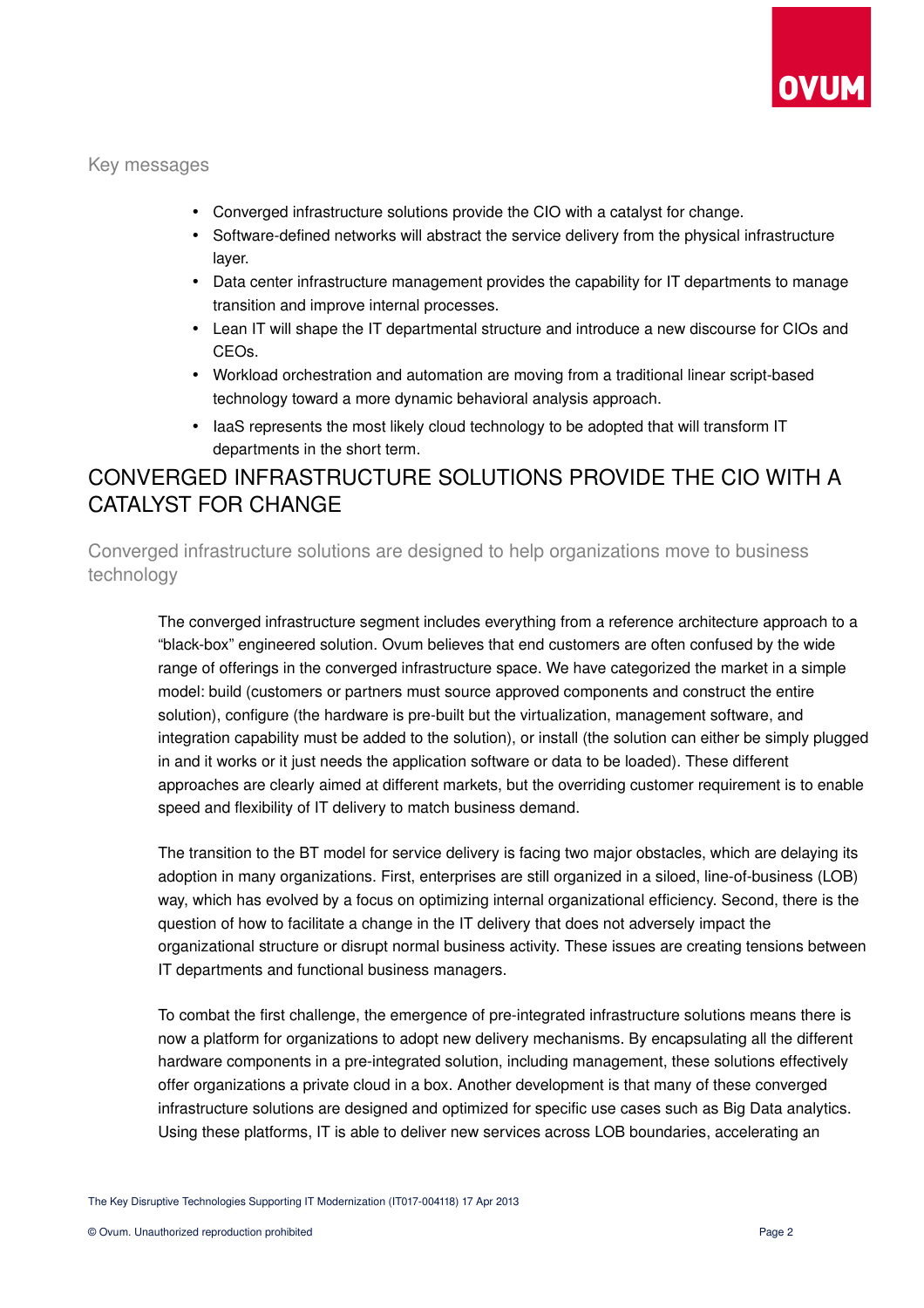

organization's ability to on-board the cloud-computing principles that underpin those needed for BT more quickly than converting existing distributed components. These pre-integrated solutions tend to optimize their economic potential when shared across larger organizations and multiple functions.

Deployment is simplified because these are "plug and play" products, but the ability to deploy these solutions quickly and simply provides a solution to only one of the challenges. The secret sauce that makes these integrated solutions an effective approach to adopting cloud computing, or BT, is the ability to fit in with and respond to existing organizational structures and responsibilities through the use of intelligent automation technologies. As the data center becomes more complex in terms of components, services, and technology, the need to manage the delivery from an end-to-end perspective becomes critical. Therefore, any cloud-in-a-box solution must allow IT departments not only to deploy it quickly, but also to manage it effectively and efficiently. Quick provisioning of new users, transparent tracking of infrastructure usage, reliable service, and real overall economic benefits must be obvious to the entire enterprise.

The impact of a converged infrastructure solution is to reduce deployment times from the traditional weeks to days. The biggest contribution is the need to perform some organizational restructuring in the IT department, and change existing processes to match the new delivery approach these converged solutions enable.

# SOFTWARE-DEFINED NETWORKS WILL ABSTRACT THE SERVICE DELIVERY FROM THE PHYSICAL INFRASTRUCTURE LAYER

The concept of SDN will see a specialist versus generalist debate

The software-defined network (SDN) concept is challenging the notion that network equipment is a specialist device. The concept that the network can become a complete SDN has been about for many years (Juniper Networks spoke about it in 2009 when it announced the "new network"). The benefits of an SDN are expressed as reduced operating expenditure through increased use of automation, and a subsequent improvement in speed to deploy. However, the challenges of using an SDN are not fully understood, and these will only become clearer as organizations begin to understand more about how an SDN will operate. The truth is that SDNs or programmable networks are still some way from becoming a reality.

"Centralize what you can, distribute what you must" is the mantra for SDNs. The need to engineer the separation of the data path from the control path in the networking products, although not entirely analogous to how an SDN is defined today, does at least represent a new thinking about networks. To fully understand the current applicability of SDN, the network must be categorized into sub-elements or domains. There is no standard definition of these roles, but a perfectly valid way to segment the network would be: access and aggregation, edge, core, data center (DC), campus and branch, WAN, and consumer/business devices. Currently we advocate that the technology is only relevant for the DC and campus and branch domains in terms of supporting SDN concepts. While many would argue that edge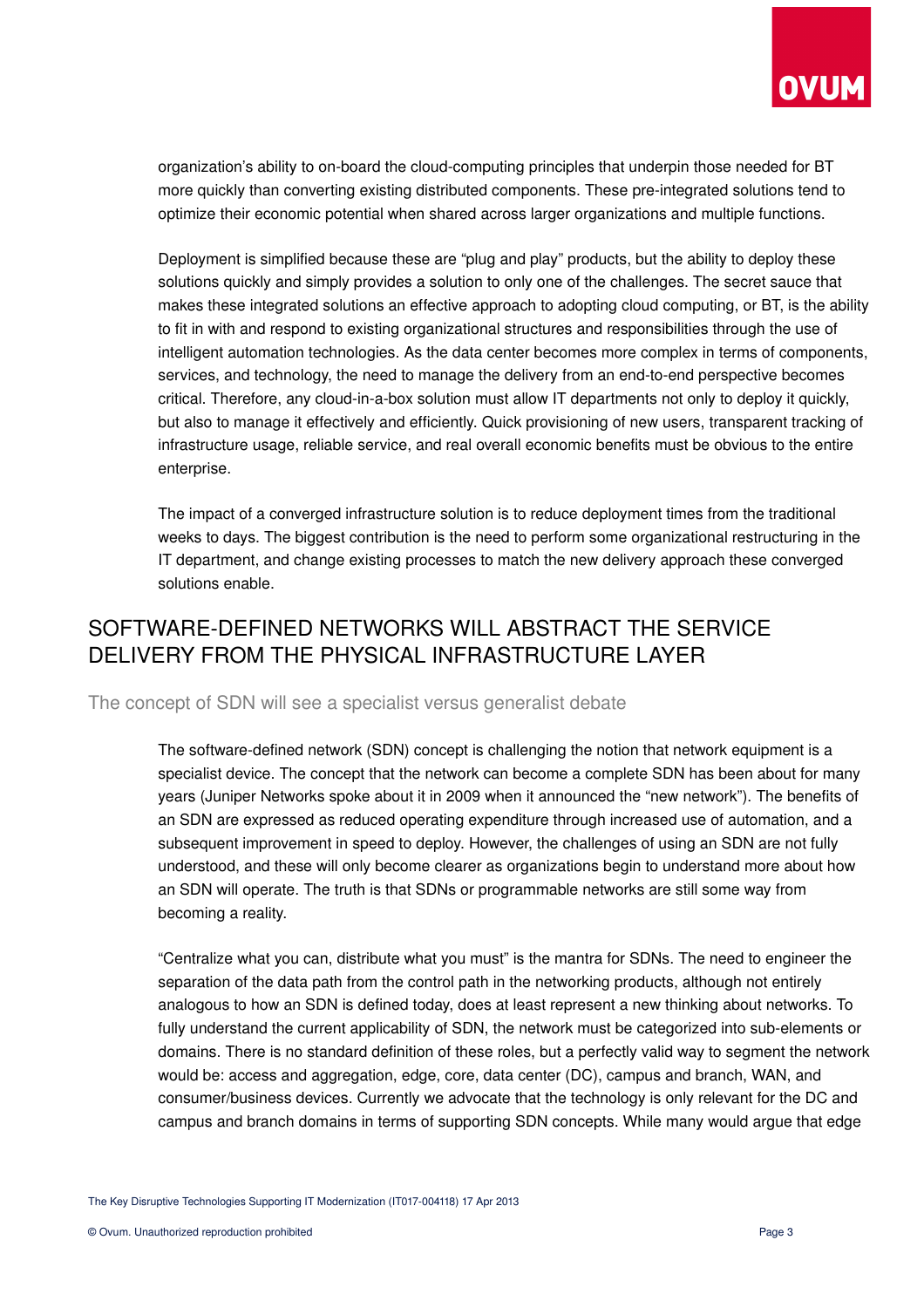

devices are the biggest area that needs to be addressed and are more relevant to the concepts of programmable networks, they are also the domains where technology is less stable, hence its applicability to the adoption of new concepts that are more prone to generate problems.

The concept of an SDN recognizes that not every problem can be solved through the distribution of systems. In addition, the controller currently provides more than one specific role or purpose. For example, there are storage, compute, and network controller capabilities, and to further complicate matters these operate both upstream and downstream in terms of communication channels. Therefore, the first question to ask is what functionality should be in the network, and what should be in the controller. For example, provisioning in a distributed way does not have all the information in one place so would make sub-optimal decisions, and likewise monitoring the average utilization of a network would be very hard to perform as a distributed function only. However, with the advent of packet switching, a lot of functionality was put in network nodes, such as topology, forwarding, and so on, and the centralized functions were management functions.

The SDN purist view is to go back to the old telephone world where control was centralized. Ovum believes this view is flawed because topology discovery and the ability to forward packets needs to be done in the nodes. Therefore, it is likely that the future will see an even split of what is centralized and distributed, but this will depend on domain.

The impact of SDN on IT modernization is the move away from the siloed team and the reliance on hardware change and configuration procedures, which tend to be measured in weeks. SDN technology will enable new skills and new organizational responsibilities to be adopted, which will lead to new IT departmental structures, effectively building on the work done to deploy converged infrastructure solutions.

## DATA CENTER INFRASTRUCTURE MANAGEMENT PROVIDES THE CAPABILITY FOR IT DEPARTMENTS TO MANAGE TRANSITION AND IMPROVE INTERNAL PROCESSES

Cost transparency is a fundamental requirement of a cloudy world

Understanding the cost involved in delivering IT services is often compared to a black hole where nothing escapes. Data center infrastructure management (DCIM) has evolved into a comprehensive suite of software-based solutions that make IT costs transparent, clearly showing where IT investment should be directed, and enabling businesses to link this to business value. The IT department is facing a shift in its relationship with the other business functions. The primary driver behind this shift is new disruptive technologies, such as mobile, cloud, and social, all of which put the user in greater control. The impact of this is that IT becomes decentralized, and investment in IT becomes even more hidden than it already is. Ovum believes that to deliver value to the enterprise as a whole, IT investment must be transparent and coordinated from a central function. The delivery of IT can be fragmented and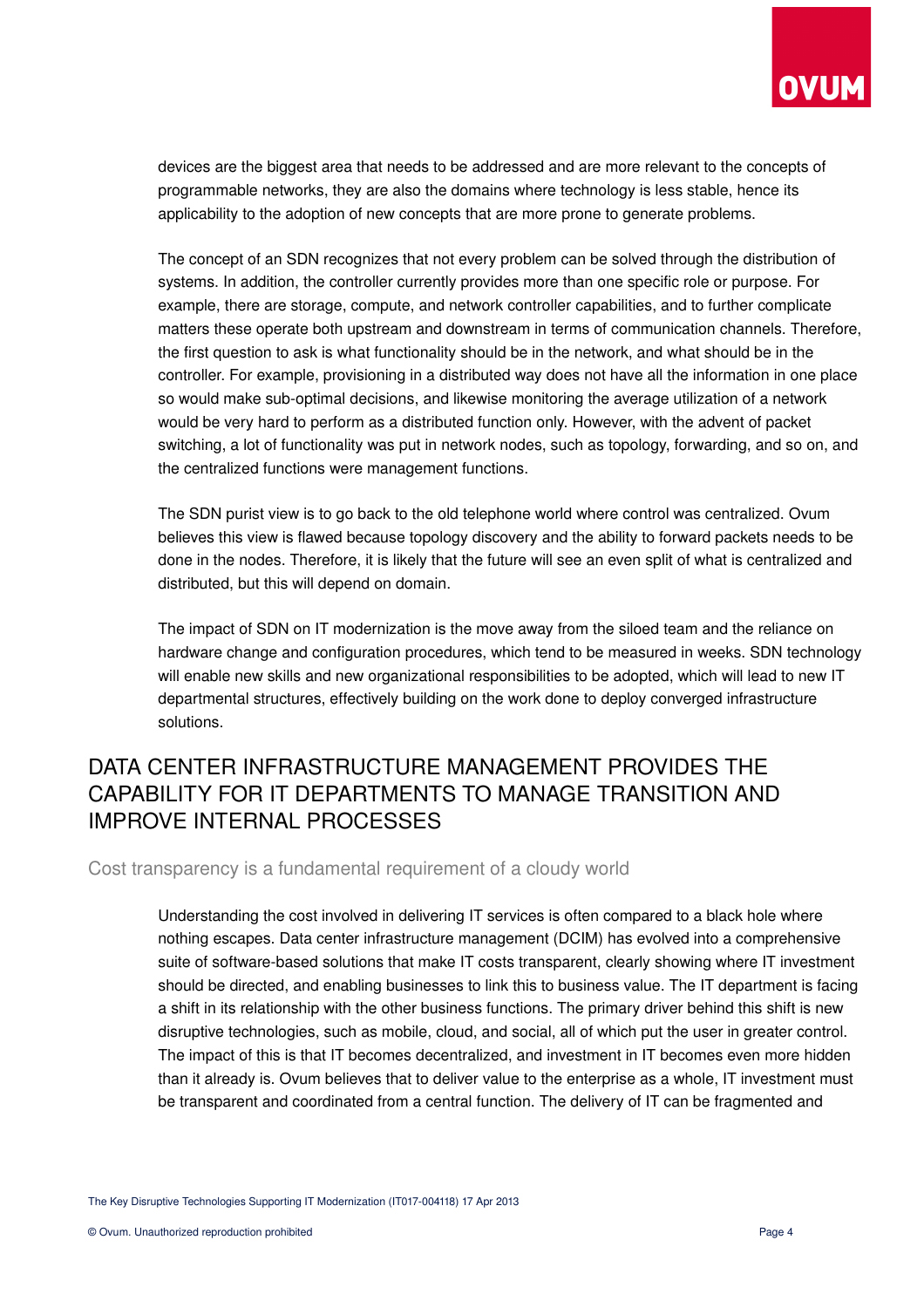

distributed between on-site and offshore delivery methods depending on specific requirements and the risk/cost profile.

The impact of DCIM on IT modernization is to provide the tools needed to understand the cost and value equation of the services being delivered. Another advantage is that it can provide the process framework for operating IT in a more transparent and dynamic way. These tools can enable the business case for change to be displayed in business terms, not IT speak.

## LEAN IT WILL SHAPE THE IT DEPARTMENTAL STRUCTURE AND INTRODUCE A NEW DISCOURSE FOR CIOS AND CEOS

Learning from manufacturing about how to become more efficient in terms of process and structure

The term "lean" has been associated with Japanese manufacturing, and was coined to describe Toyota's business during the late 1980s by a research team headed by Jim Womack, PhD, at MIT's International Motor Vehicle Program.

According to the Lean Enterprise Institute: "A lean organization understands customer value and focuses its key processes to continuously increase it. The ultimate goal is to provide perfect value to the customer through a perfect value creation process that has zero waste."

Today, lean is becoming a vogue term for how organizations can look to ensure that the operational aspects of other functions in business can be made more efficient, hence the term operational efficiency (OE) is now more widely understood. However, moving a function such as IT to be a lean operation requires organizational change, as well as a shift in thinking by the IT department. Critical to this is defining the role of IT within the enterprise, and getting business leaders and IT to agree on the key aspects of responsibility and accountability.

Most IT departments have either begun or are part way through adopting a standard process and procedure model for operational activities, with ITIL the most widely used. However, lean IT is about more than just adopting standard, repeatable processes, it is about embedding these processes in the culture and people of an organization. Like the roots of trees, the culture is difficult to see, and therefore difficult for competitors to copy, yet provides the foundations of stability for future growth. The purpose of lean IT is not only OE, but also using OE to create a strategy that provides a clear sustainable competitive advantage between an enterprise and its competitors.

Ovum believes that very few organizations will be ready and able to adopt lean IT principles without first going through a standardization/consolidation stage. The need to consolidate the services offered as well as understand the services consumed is a foundation layer of any move to lean IT. Some advanced ITIL-based organizations will have the maturity to adopt lean, but while ITIL provides the starting

The Key Disruptive Technologies Supporting IT Modernization (IT017-004118) 17 Apr 2013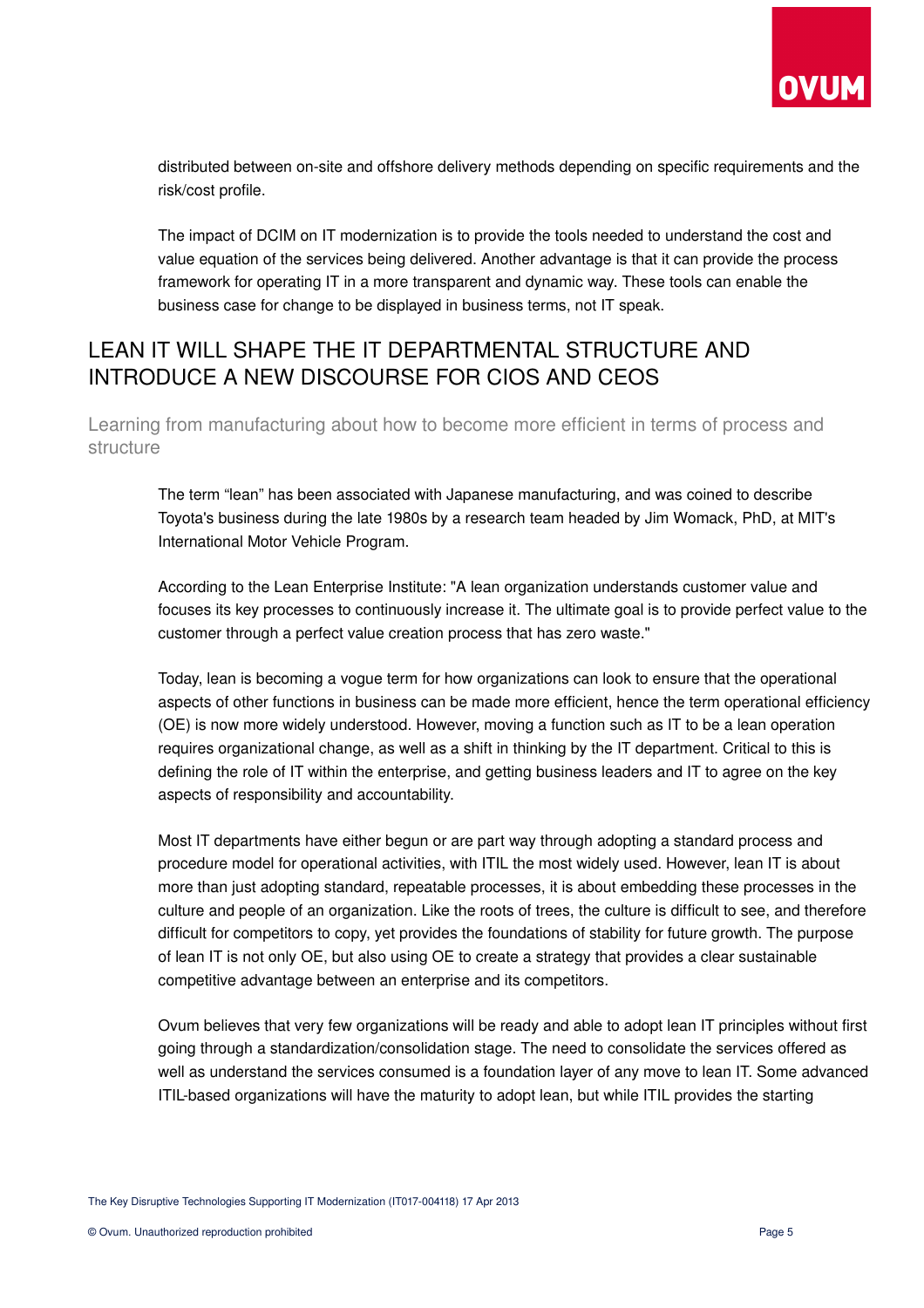

standardized platform it is not an assurance of lean success. Adopting lean IT is a journey and its path will need to be navigated based on a vision for the organization.

Lean IT provides the framework for how the reorganization of the IT department can be managed as it goes through the many different stages of its transformation toward a demand-led IT supply chain.

## WORKLOAD ORCHESTRATION AND AUTOMATION ARE MOVING FROM A TRADITIONAL LINEAR SCRIPT-BASED TECHNOLOGY TOWARD A MORE DYNAMIC BEHAVIORAL ANALYSIS APPROACH

Increased use of behavioral analysis will be needed to identify valuable patterns buried in the ocean of data that monitoring tools collect

Ovum believes that the behavioral analysis, or self-learning, technologies that are beginning to be developed will significantly help with the problem of how to deal with too much data. A couple of years ago these technologies were only to be found in some security tools and a few niche management vendors, but today many more mainstream vendors are experimenting with this type of technology.

The issue with behavioral analysis has been one of trust, and the issue of CIO and other C-level executives believing the system is capable of making decisions that have not been hard-coded into its logic engine. The trust question is difficult to dismiss, making it even more difficult to convince skeptical employees that it does work. Many CIOs have automated parts of their IT operations in an attempt to reduce operational costs, but still retain in-house staff that monitor the events closely to capture any unforeseen and therefore un-coded situations. As the proportion of operational expense continues to shift away from infrastructure and toward the cost of people (Ovum estimates 70% of current IT operational spend is on people costs) then technology must be deployed that can remove the need for humans in IT service delivery. The areas that represent the biggest business benefit from greater use of self-learning automation are service-level agreements (SLA) and service quality. For the organization to fully adopt an automated self-learning ethos requires the enterprise as a whole to change its approach to the SLA. The introduction of differential SLAs based on process condition represents one method of freeing CIOs from the shackles that bind them to a peoplecentric approach to IT operations.

The impact of behavioral analysis is less clear on IT modernization, but Ovum believes that the ability to accelerate processes and release human capital provides a critical supporting technology.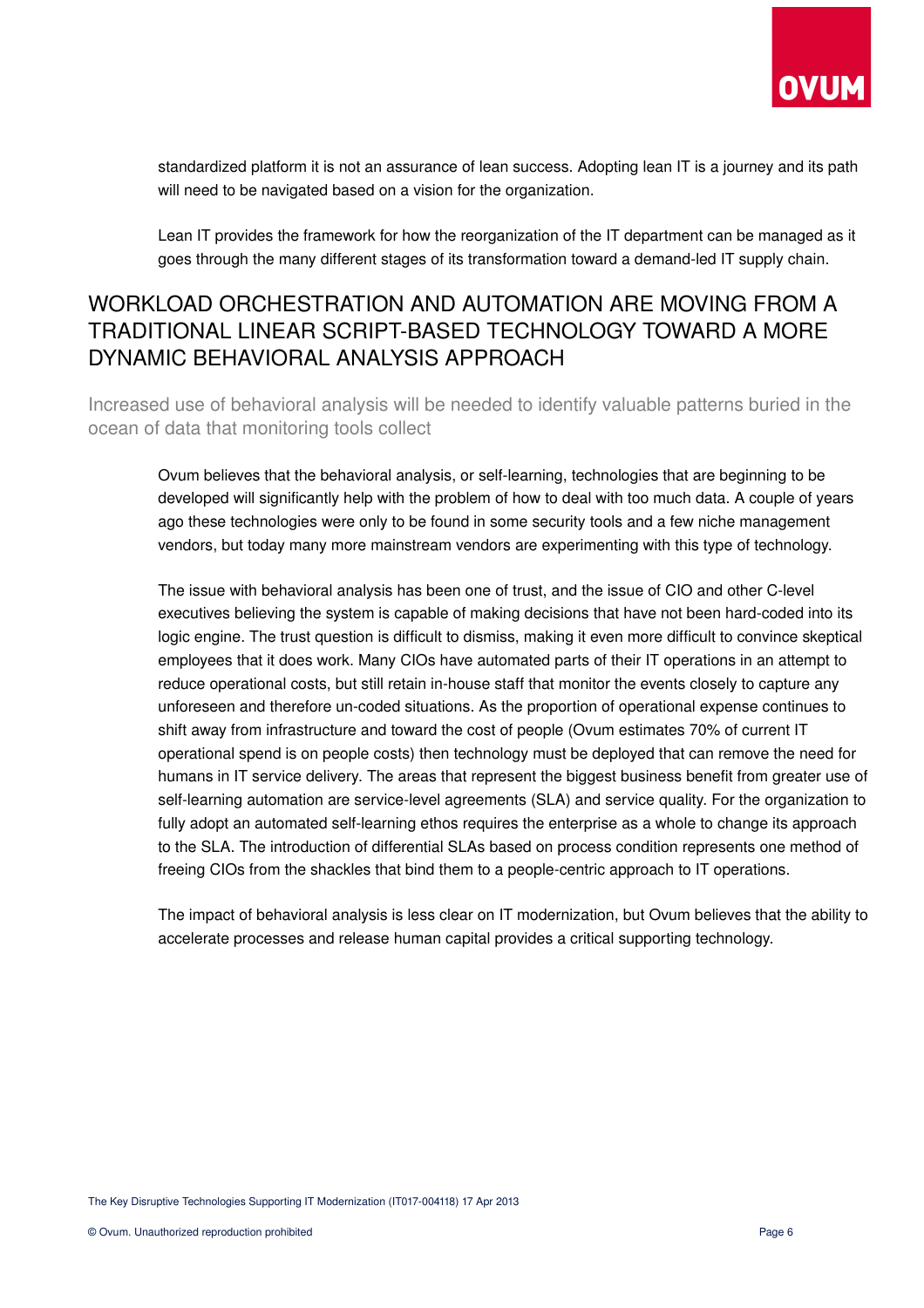

## IAAS REPRESENTS THE MOST LIKELY CLOUD TECHNOLOGY TO BE ADOPTED THAT WILL TRANSFORM IT DEPARTMENTS IN THE SHORT TERM

Cloud computing will be introduced in a piecemeal approach based on business needs and IT's ability to deliver

Ovum's research has discovered that the adoption of a cloud-computing model for IT delivery is likely to be a fragmented journey based on geography and organizational size. For example, the adoption of public cloud solutions from the likes of Rackspace and Amazon is most prevalent in the North American market, and appears to be focused on the SMB sector, while the adoption of private clouds is being driven by large enterprises and has no specific geographical aspect (except that according to Ovum's clients, Australia appears to be a leader in adoption).

Furthermore, we believe the journey to this cloud model will be fragmented and piecemeal, because many organizations will struggle with the structural and cultural changes needed. The drivers for adoption remain the twin challenge of cost reduction and increased agility, which we believe create the conditions for the tactical use of cloud computing. Ovum cautions that unless this tactical deployment is carried out as part of an overall strategic plan, organizations will face difficult and costly choices in the future.

The final point on cloud computing as a disruptive trend is that it will not be the only source of IT supply. Ovum believes that cloud models, whether public, private, or hybrid, will be one source of IT, and over time slowly will become the most dominant form. However, much of the cloud computing future will depend on how well the management tools have adapted to allow the free movement of workloads between different IT supply types, such as public cloud, in-house, co-located, or hosted.

In terms of IT modernization, IaaS technology is the most likely to become adopted as part of the transformation of the delivery of IT services. In terms of transition, the move to IaaS represents a small step technologically, where the abstraction and aggregation of the resources from a physical entity to a virtual entity allows for the same underlying technology to be used. The management transition represents the biggest challenge, which can be circumnavigated for a short time, but must be properly addressed in the long term.

## RECOMMENDATIONS

### Recommendations for enterprises

IT modernization is not a silver-bullet solution, but is a combination of technologies and strategies that can help identify the right time to make the correct changes in support of the business. Ovum recommends that CIOs consider the specific requirements of the business and select a technology that can address these needs. As a consequence of this, CIOs should look to exploit some of the transformational technologies and use them as a catalyst for change. The lean IT approach can be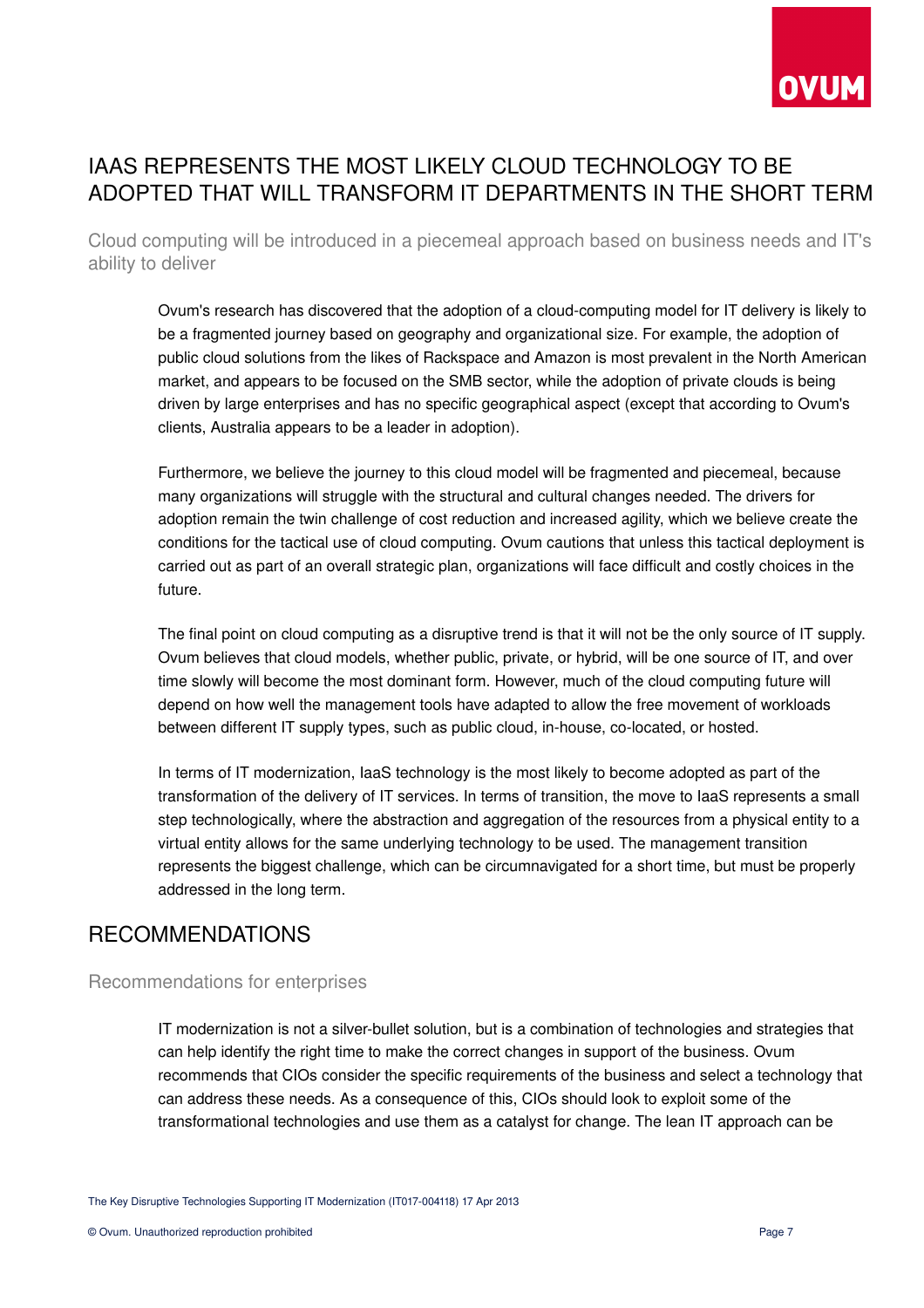

adopted as the framework that can drive this change, with different technologies providing the vehicle to facilitate specific change. For example, to deploy infrastructure faster, a converged infrastructure solution is an appropriate solution, and using this technology provides the CIO with an opportunity to retrain the storage, server, and network teams, and implement a new departmental structure. Lean IT provides the principles, and converged infrastructure provides the method to move the IT department along the IT modernization journey.

#### Recommendations for vendors

The solutions produced under the label of IT modernization or transformational IT must clearly show how their use can fit in with a specific business imperative, and can deliver the CIO an opportunity to change. Ovum believes that it is the latter aspect that many vendors fail to advertise sufficiently well. As the IT modernization message begins to resonate, the opportunity presented by adopting the solution/technology to support transformational change will gain importance. Therefore, gaining a leading position as a transformation-enabling vendor can represent an opportunity for many vendors.

#### Alternative views

The move from IT to BT is not universally considered as the route IT is heading, and as such the modernization of IT means different things. The alternative perspective is that IT will pervade the business, but it will do so with the IT department remaining in control, with no diffusion to the business user. In this scenario, IT modernization is all about making IT more efficient, with greater automation and more granular control the weapons that it needs to cement its position.

## APPENDIX

#### Author

Roy Illsley, Principal Analyst, Ovum IT

#### [roy.illsley@ovum.com](mailto:roy.illsley@ovum.com)

#### Ovum Consulting

We hope that this analysis will help you make informed and imaginative business decisions. If you have further requirements, Ovum's consulting team may be able to help you. For more information about Ovum's consulting capabilities, please contact us directly at [consulting@ovum.com.](mailto:consulting@ovum.com)

Disclaimer

All Rights Reserved.